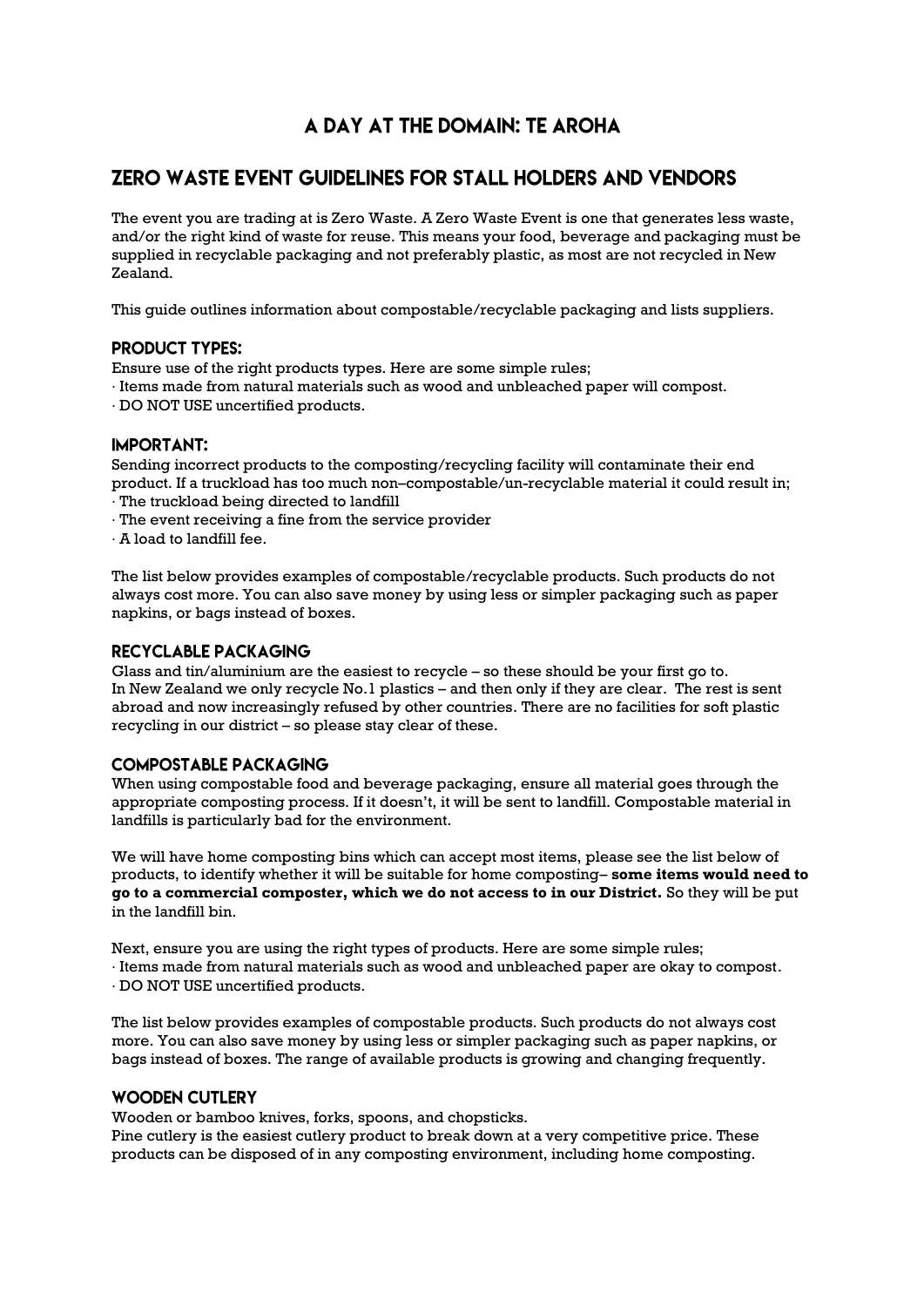### **COMPOSTABLE PLASTIC CUTLERY**

Compostable knives, forks, and spoons.

Made from plant based polylactic acid (PLA). Usable for hot and cold foods. **Designed to break down in commercial composting processes.** 

# – single or double wall. Ranges from 4oz (perfect for tastings) to

20oz/600ml (replacing milkshake cups).

These cups have a similar look and performance to regular paper cups but are equipped with thin plant based plastic (PLA) lining instead of regular plastic lining. **They break down readily in all commercial composting environments but are not designed for home composting or worm farms**.

# **CLEAR PLASTIC CUPS**

Clear plastic cups and lids for cold drinks. Available in a range of sizes. Made from PLA bio plastic, they look and perform similarly to PET (number 1) plastic. **They are compostable in commercial composting processes.** 

## **MOULDED PAPER CUPS**

Pulp based hot or cold cups available in a range of sizes. Ideally made from recycled paper and non-bleached or dyed. **Fully compostable in any environment including home composting and worm farms.** Widely available from most packaging suppliers.

# **CUP HOLDERS**

Made from a recycled pulp.

Ideally made from recycled paper and non-bleached or dyed. **Fully compostable in any environment including home composting and worm farms.** Widely available from most packaging suppliers.

# **DRINKING STRAWS**

Paper drinking straws.

Paper straws are made from food grade recycled paper and can be found at most packaging retailers. **They are suitable for processing through all composting environments such as home composting and worm farming** as they use soy based inks and are 100% recycled paper. They are suitable as a straw for a thin drink (not smoothie/thickshake), holding their shape well. They ranged in a variety of colours and designs.

### **NAPKINS**

Recycled paper napkins, natural coloured.

These kraft coloured paper napkins are made from recycled paper. Food grade and free of toxic dyes, they are preferred for composting over coloured napkins. Natural/kraft coloured napkins are widely available at packaging retailers and wholesalers. They are extremely cost effective.

# **CLAMSHELLS**

Range of compostable pressed fibre clamshells are available. Made from sugarcane, wheat straw or paper pulp. **Unlined and compostable in commercial processes.** 

### **SHALLOWBOXES**

Noodle or salad shallow box with waterbased lining. Hot or cold. Comes in range of sizes. This shallow cardboard box has a compostable water based lining. Produced by "Friendlypak", it differs to other similar products on the market, which have unrecyclable/unconpostable plastic linings.

### **BOWLS**

Single wall PLA hot or cold bowls for deli goods/ icecream etc. (preferred without lids).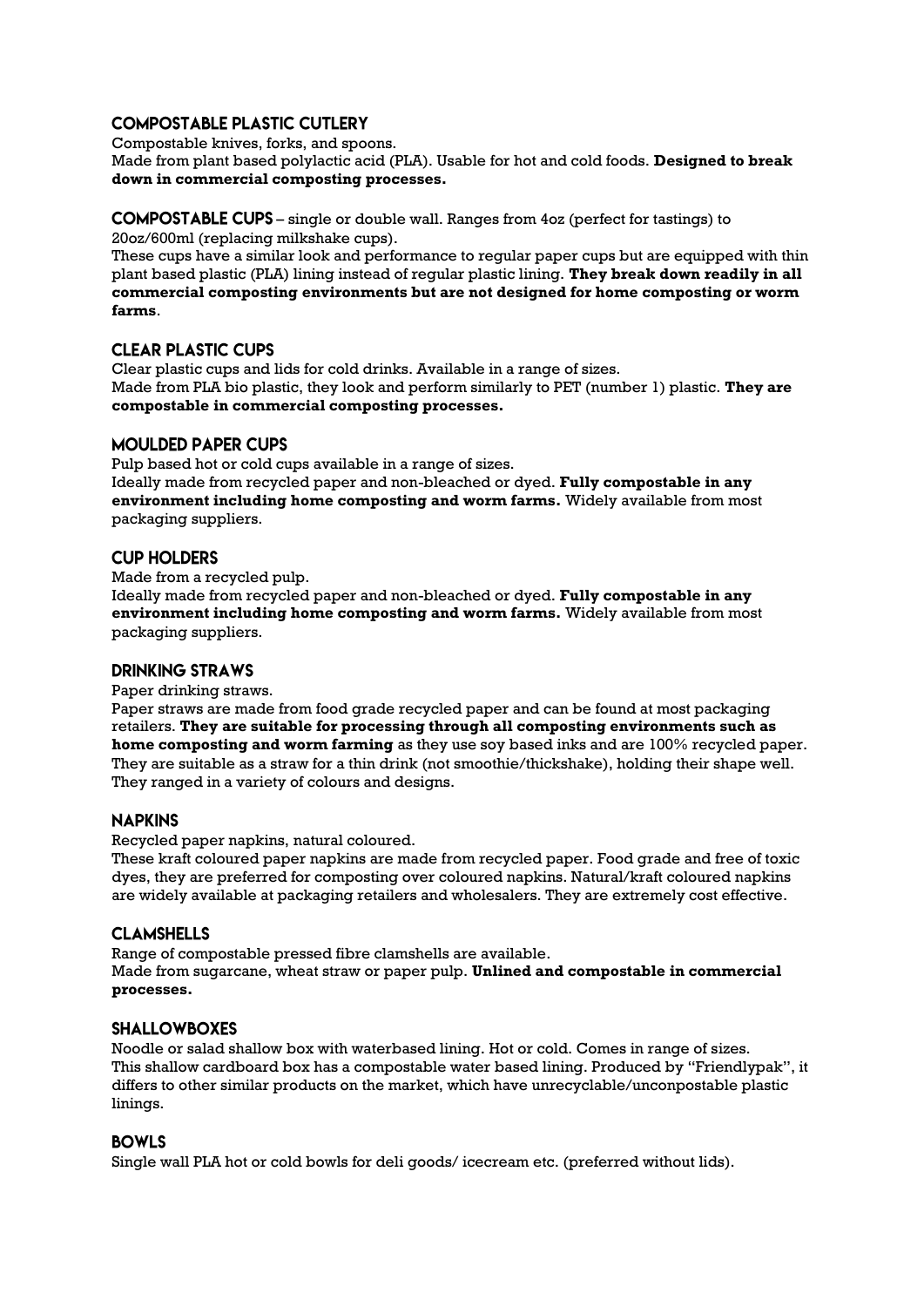Similar to the Hot/cold cups above with a PLA lining. **This can readily break down in commercial composting facilities but is not suitable for a home composting unit or worm farm.** 

### **POTATOPAK**

Range of plates, bowls, and trays.

Potatopak products are made of waste starch from the french-fry manufacturing industry, and are 100% biodegradable. Potatopak products are suitable for all fast-food applications (with the exception of boiling water and bloodmeat products). **They break down quickly and are edible.**

### **WRAPS/POUCHES**

Sandwich wrap with vegetable wax coated paper. Hot & Crispy pouch. Specially designed compostable pouches to keep burgers/sandwiches hot.

The hot and crispy pouch replaces the usually non-recyclable tin foil used in food servery. **This paper based product can be processed through any composting environment including home compost and wormfarms.** Sandwich wrap contains a vegetable wax lining and is the only compostable greaseproof paper.

#### **PINE BOATS**

Pine servery comes in a range of shapes and sizes such as cones, boats, trays and platters. Pine servery is a great way of presenting tapas style or finger food. It also comes in a flat tray. **fibres are easy to break down in all commercial composting facilities, home composting and worm farming.** 

#### **BIN I INFRS**

Compostable bin liners in a range of sizes from 1 litre to 240 litres.

Made from cornstarch and can be processed in all commercial composting facilities. Useful for lining bins that take compostable packaging and food waste. They keep bins clean while making emptying easier.

### **PAPER BAGS**

Kraft paper bags. Flat (e.g for jerky or similar) or with handle

Bags are ideally made from recycled paper and non-bleached or dyed. They are a cost effective alternative to carry-bags, which are **fully compostable in any environment**, including home composting and worm farms. Widely available from most packaging suppliers in the flat version and the carry bag version. Vendors can use water based ink stamps to brand bags.

### **COMPOSTABLE PACKAGING SUPPLIERS**

#### **ATTWOODS**

FREE PHONE: 0800 PACK IT (0800 722 548) FREE FAX: 0800 377 758 www.attwoods.co.nz paper bags

### **AYRPAK**

Freephone:0800 465 666 Email: info@ayrpak.co.nz www.ayrpak.co.nz/ Biodegradable bags, cups, clamshells, recycled cardboard shelving

## **BCS FOODPAK I TD**

Showroom: Unit C, 57 McLaughlins Road, Manukau, Tel: 09 277 0104 Fax: 03 277 0115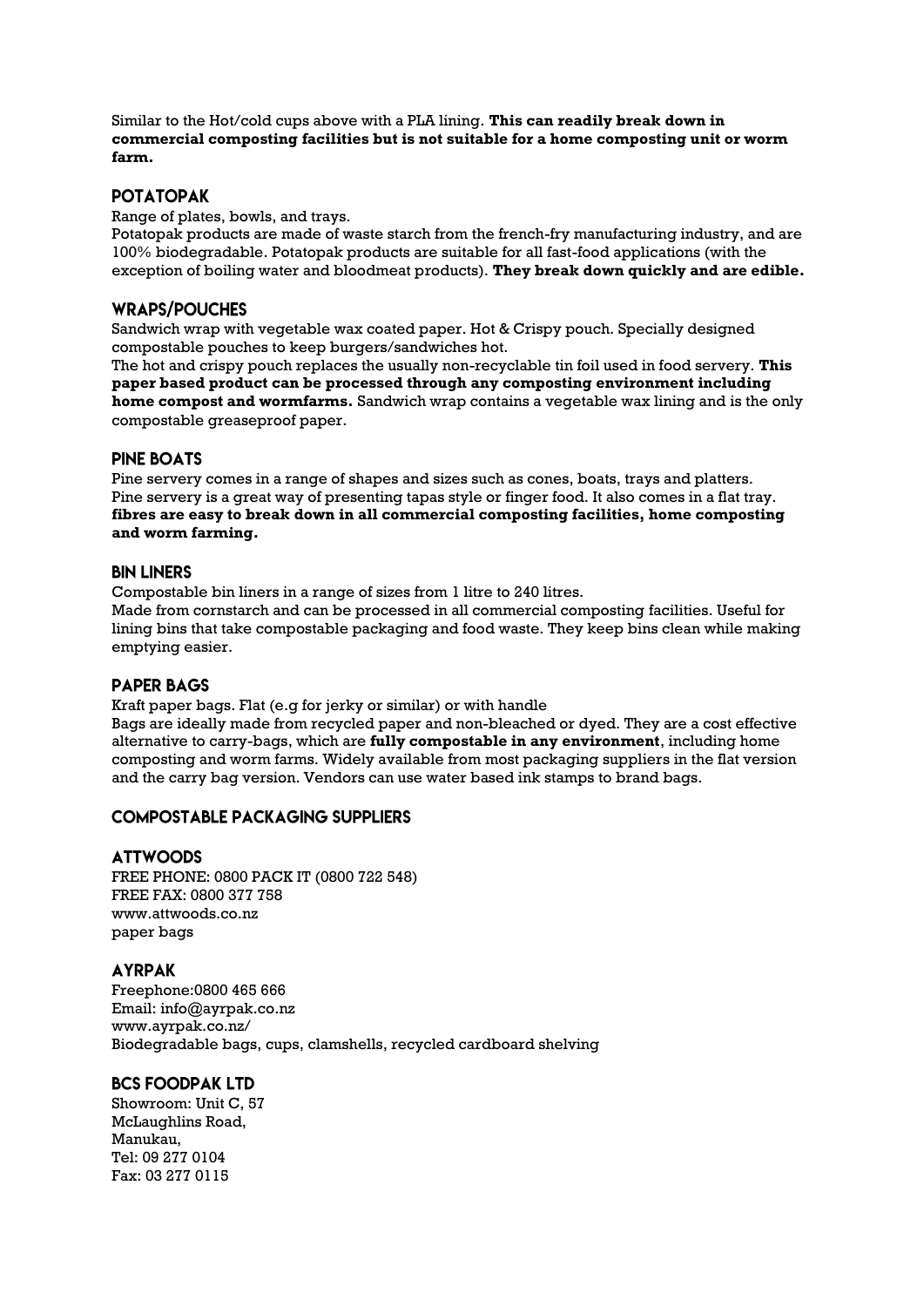email: info@bcsfoodpak.co.nz website: www.bcsfoodpak.co.nz Biodegradable cups

### **ECOWARE**

Tel: 0800 GO 4 ECO email: hello@ecoware.co.nz web: http://www.ecoware.co.nz/ Compostable cups, cutlery, clamshells, plates, bowls, napkins, lids, food boxes

### **EDEN ENTERPRISES**

116 Cook Street New Plymouth 4310 Tel (06) 751 3229 www.edengreennz.com 100% Biodegradable corn starch products, plates, cups, bowls, straws, bags, etc. Products range & prices available online

### **ELLDEX PACKAGING LTD**

Philippa Wang (Auckland) Tel 09 415 6747 Fax 09 415 6727 sales@elldex.com www.elldex.com Range of biodegradable packaging including bags, cups etc

#### **FRIENDLYPAK**

Box 83 132, Edmonton, Auckland Tel 09 834 5340 Fax 09 834 5341 Mob: 027 410 4344 Kevin@friendlypak.co.nz www.friendlypak.co.nz Biodegradable cornstarch bags, potatopak plates, bowls etc, PLA lined paper cups

### **INNOCENT PACKAGING**

Tel 09 523 3870 info@innocentpackaging.co.nz www.innocentpackaging.co.nz/ Compostable cups, cutlery, clamshells, plates, soup bowls, noodle boxes, napkins, lids, straws

#### **KIWI GREENPAK LTD**

www.kiwigreenpak.co.nz Biodegradable cups, plates, bowls, clamshells etc

#### POTATOPAK NZ LTD

P O Box 746 Blenheim 7240 Tel (03) 572 8977 www.potatopak.com 100% Compostable potato starch products, plates, bowls, punnets, trays, cutlery etc. Products range & prices available online

## **PACKAGING HOUSE**

91 Kerrs Road Wiri, Auckland Tel 263 1150